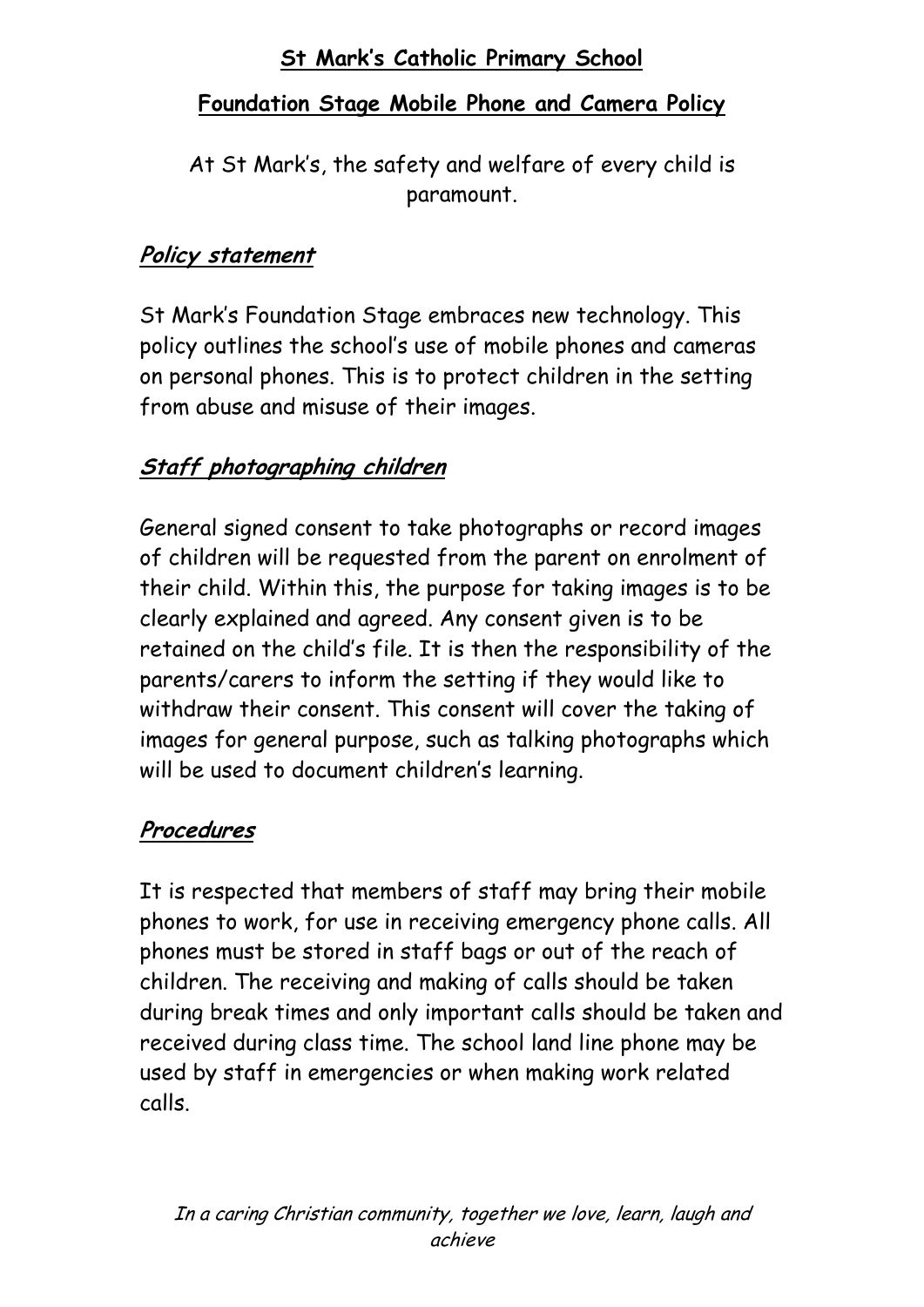When on outings, it is accepted that staff will be required to take their phones in order to contact school and parents if necessary. It is also understood that these phones may have a camera setting but should not be used as a camera.

Under no circumstances must cameras of any kind be taken into the toilet without prior consultation with the head teacher. If photographs need to be taken in the toilet area i.e. (in the case of certain special needs children when promoting toileting) then the safeguarding team must be told along with parents informed and staff supervised whilst carrying out this kind of activity.

Each member of staff has been assigned their own iPad to use within school to take photographs to document children's learning.

All parents/carers are not permitted to use phones inside the setting and they should not be used for taking photos.

All cameras in the setting including those on staff mobile phones can be subject to scrutiny at anytime by the safeguarding officers or head teacher, if it is considered necessary.

Staff should only use the school's memory cards to take photographs and these must not be downloaded onto any personal computers except the teachers' school laptops which are password protected and covered by data protection through encryption.

No electronic copies of photographs should be passed to outside agencies unless the parents/carers have given permission.